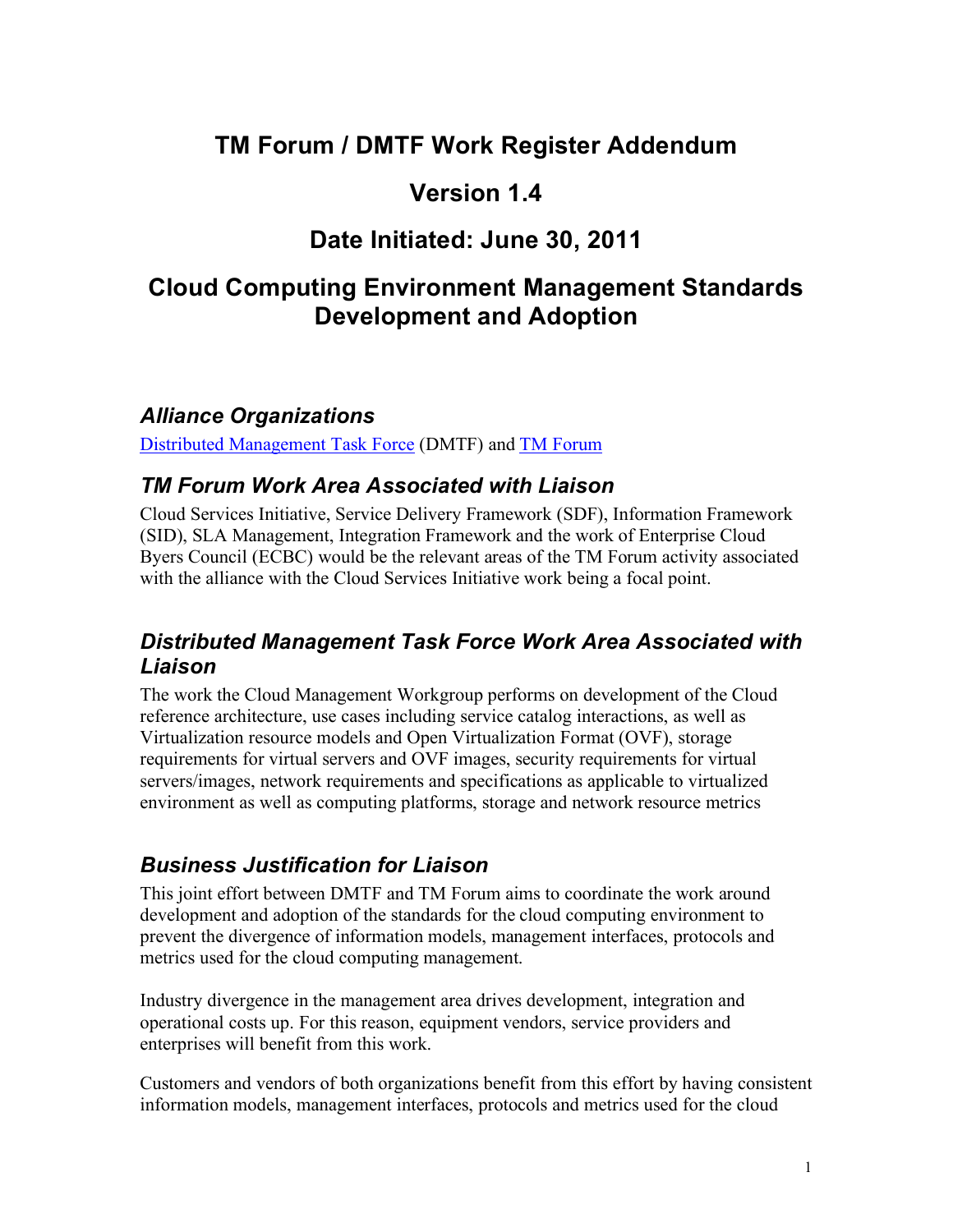computing management from technology through business perspectives. Combined work will provide a stronger basis for application interoperability and co-existence and will allow to lower development, integration and operational costs.

### *Scope of Liaison Activity*

This addendum to the existing Work Register between DMTF and TM Forum aims to coordinate the effort between DMTF and TM Forum around development and adoption of the standards for the cloud computing environment.

The following ongoing work and associated artifacts such as whitepapers, specifications, and technical reports will be contributed to the alliance by participating members:

Provided and supported by DMTF:

- Cloud reference architecture
	- o Use cases including service catalog interactions
- Virtualization resource models and OVF
	- o Networking requirements specifications
	- o Virtual Network use cases for OVF extension
- Storage (via SNIA alliance) requirements for virtual servers and OVF images
- Security (via CSA alliance) requirements for virtual servers/images
- Computing platforms and storage resource metrics

Provided and supported by TM Forum:

- Service Delivery Framework (reference model and use cases)
- Integration Contracts/Business Services and other frameworks:
	- o Business Process Framework (eTOM) harmonized with ITIL
		- o Information Framework (SID)
- Customer experience and e-2-e application performance (SLA/SLO and metrics)
- Network performance metrics/KPIs
- Transport network models
	- o Ethernet Service Management
- Service Catalog interactions from Cloud Catalyst experience
- Reference Architecture for hybrid / stateless cloud environment from ECBC

Results of ongoing collaboration work:

- Model harmonization methodology developed as a result of the past SID/CIM harmonization work
- Harmonization between SID and CMDBf in the context of eTOM and ITIL applications

It is expected that the following items will be developed as a result of the liaison: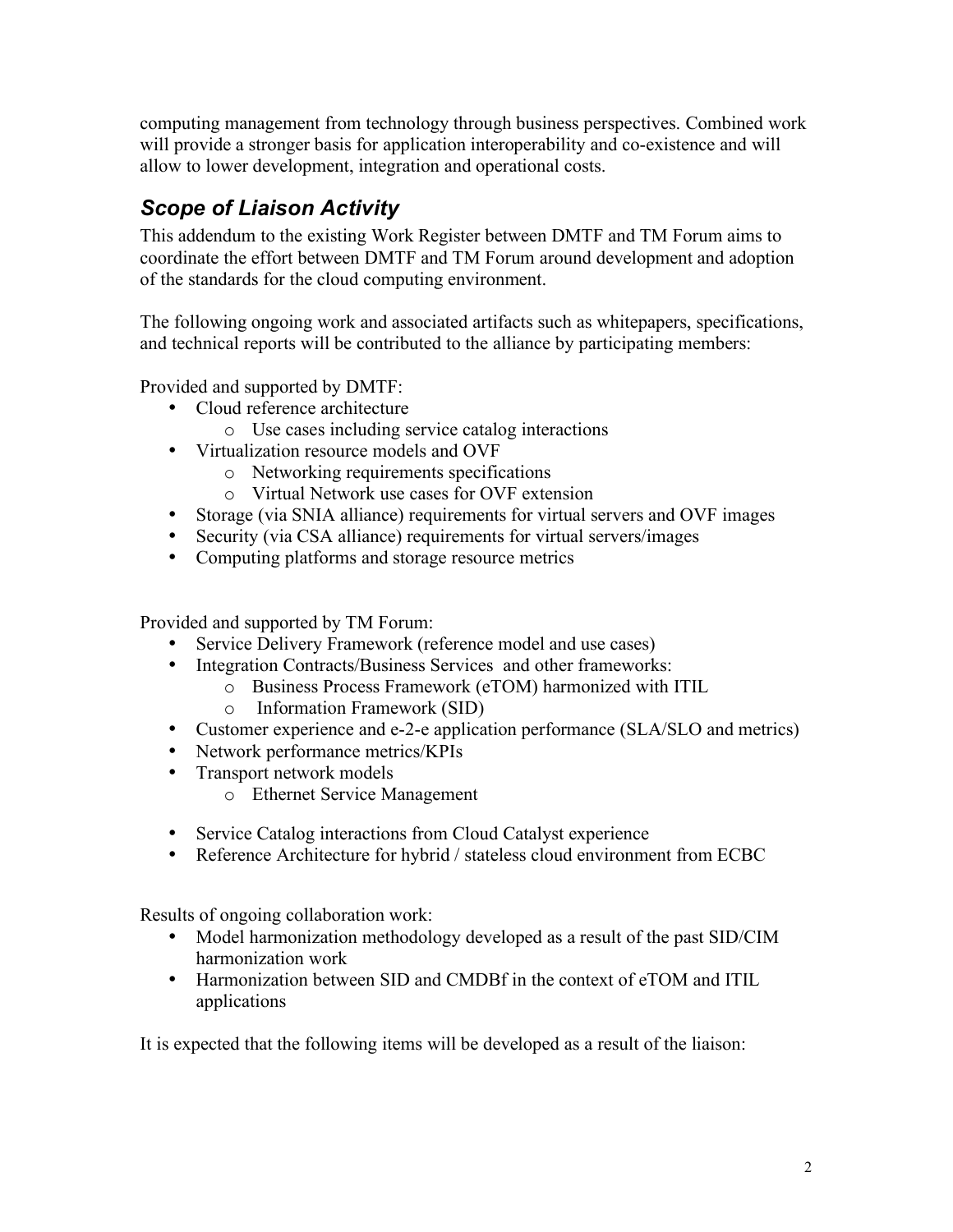- Bridge between metrics (e.g. SLAs from TMF to SLOs for IT resources) to allow proper resource allocation and Service Quality/Customer Experience assurance (e.g. monitoring and reporting on the SLAs based on resource utilization)
- Cloud-centric specialization for metrics and contracts (if and where needed) ensure lifecycle of cloud service from subscription to fulfillment and assurance
- Network virtualization the "location-aware" cloud services ability to represent a cloud service and have its networking requirements specified and provisioned
- Converged/harmonized security model specialized for the Cloud
- Info/data model harmonization continuation of the effort

Cloud Management and SVPC workgroups would be two DMTF parties to the alliance with the TNWG managing the DMTF-TMF relationship. Cloud Services Initiative, Software Enabled Services (former SDF) Team, Information Framework (SID) Team, SLA Management Team and TM Forum Integration Program would represent TM Forum in the alliance with the Cloud Services Initiative being a primary coordination point for the TM Forum.

## *Activity Tracking*

The specific recommendations will be tracked between the TM Forum and the DMTF as an action item list. The action item list will contain the recommendation, recommendation date, TM Forum contact/working group, DMTF contact/working group, status (open/closed/in progress), TM Forum tracking number or DMTF Change Request Number (or both), and the corresponding specifications versions where the recommendation will appear. If there are questions, the DMTF or TM Forum contact may need to participate in a conference call with the "other" team.

# *Risks Associated with Liaison or Non-Activity*

Without this work there is a very high potential of the divergence in the development of the information models, management interfaces, protocols and metrics used for the cloud computing management.

### *Milestones, Dates to be Achieved and Review Points*

The collaboration work needs to be accompanied by proper tracking of identified work items with associated actions, change control requests and responses to the co-operating party.

The work will start with bi-directional exchange of information provided by both parties. Below is the list of documents/specifications that will be provided.

By DMTF:

- Cloud incubator whitepaper
- Cloud use cases
- Cloud architecture document

By TM Forum:

• TR139 – Service Delivery Framework Overview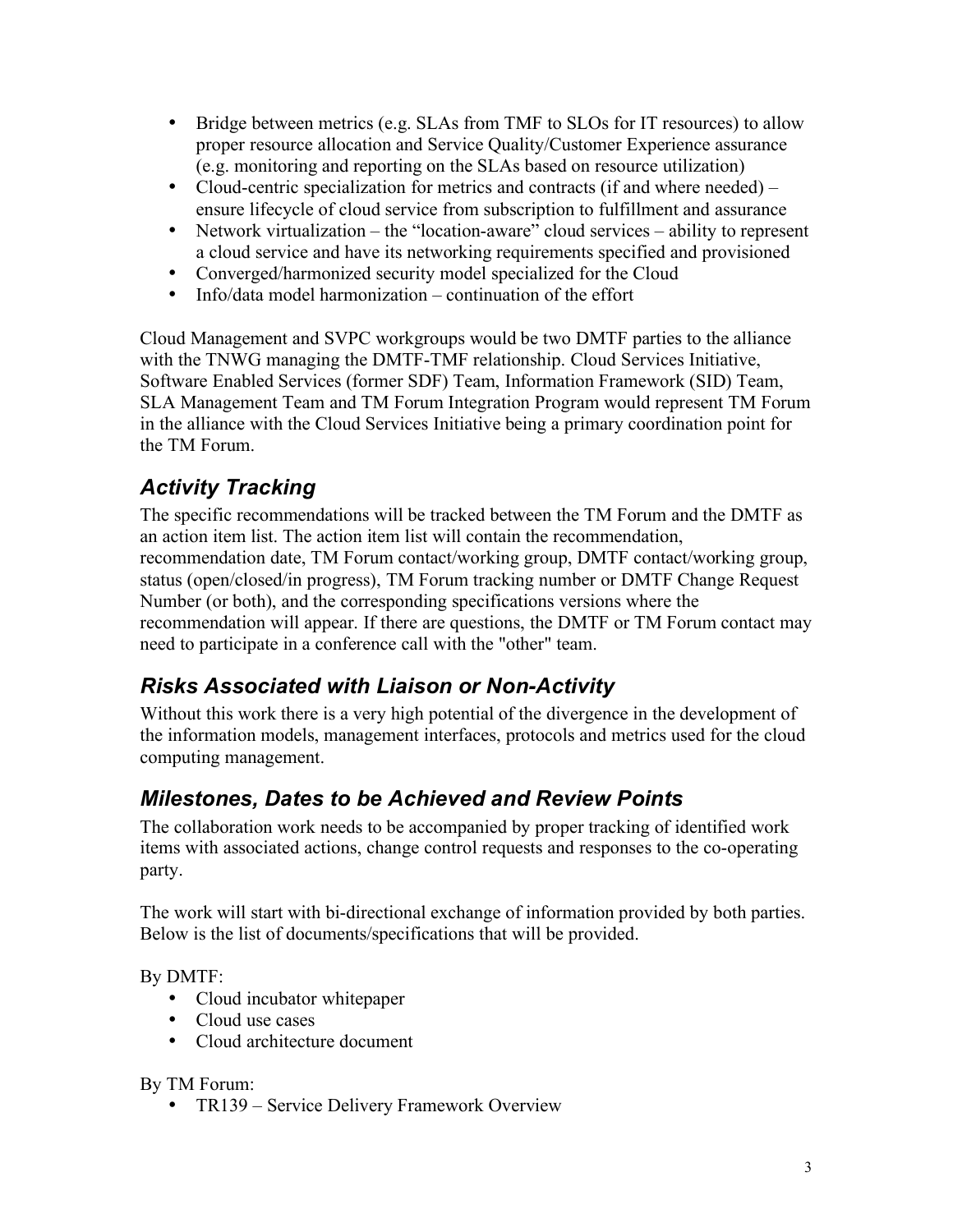- TMF519 Service Delivery Framework Business Agreement
- GB942 Business Services: Concepts and Principles
- Business Services ECORE-based metamodel (this is machine-readable artifact, should be fully documented by now)
- The latest version of SLA Guidebook
- The latest versions of eTOM and SID Guidebooks

The work will begin with the discussion of the relevant Use Cases, including Service Catalog interactions – initially developed by DMTF Cloud Incubator and currently maintained by the CMWG, establishing their linkage to TM Forum Business Process model and Cloud reference architecture and how it is related to the TM Forum Software Enabled Services reference architecture.

The next phase of work should be built around Service Catalogs and Business Services/Integration Contracts specification. This phase will includes discussion, harmonization and development around SLA and Service Quality/Customer Experience metrics framework.

Also, harmonization between DMTF Virtualization resource model and TM Forum SID would be needed to support abovementioned work. This would be the continuation of SID/CIM Harmonization work that was performed by two alliance partners earlier.

Finally, recognizing the importance of location awareness of the virtualized resources for the adequate customer experience of the service quality, content rights management and effectiveness of the control plane the concept of the "context-aware" cloud services needs to be introduced and developed by the liaison, at least covering the transport services distribution aspects.

The work under this liaison will go through several phases. Each phase will determine the scope, plan, duration and deliverables for the successor phase of the joint work under this liaison.

The following is proposed to be generated as the deliverables of the first, initial phase (suggested duration  $-3$  to 6 month):

- The Technical Report with the area-by-area overview of the relevant ongoing work and the detailed plan on how to coordinate the standards development for the given domains
- Catalyst project(s) for the areas where it makes more sense (e.g. security)

Target completion date of the first phase is set to be July  $31<sup>st</sup> 2010$ , however the quarterly review of the deliverables will be held in the interim.